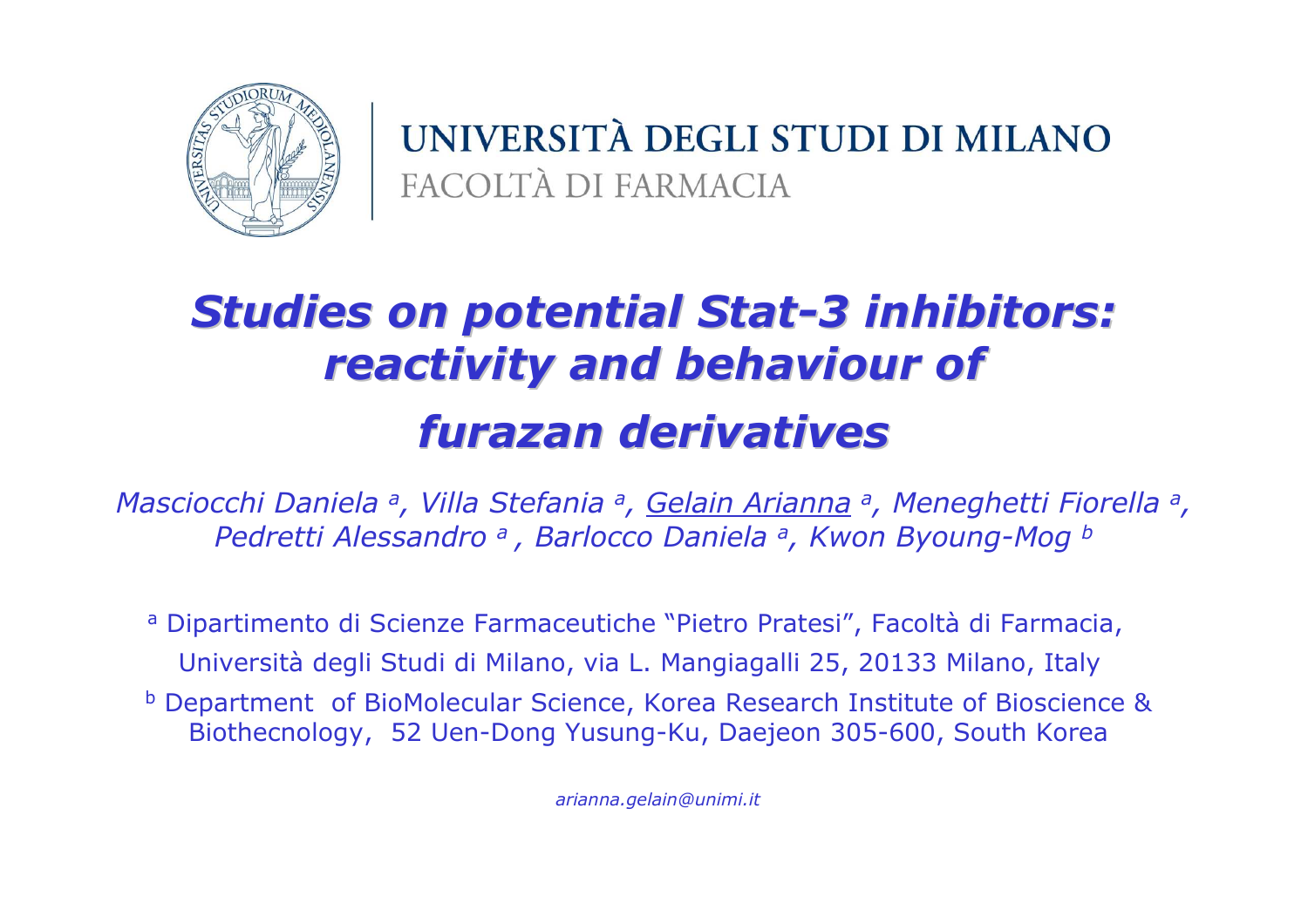#### Introduction

Signal transduction and activator for transcription factor 3 (Stat-3) is a latent cytosolic protein member of Stat family. It is <sup>a</sup> transcription factor that transmits cytoplasmic signals (e.g. from growth factors, poly-peptide cytokines etc.) to the nucleous 1. The mechanism of activation provides the recruitment of Stats to<br>phosphorylated recentors via their SH2 domain and Stat-3 phosphorylated receptors via their SH2 domain and Stat-3 dimerization (Figure 1). Stat-3 is involved in cell growth and survival but Stat-3 signalling may contribute to malignancy by preventing apoptosis even if the molecular mechanism of oncogenesis by Stat-3 must be clearly defined. Stat-3 is constitutively activated by aberrant upstream tyrosine kinase activities in a broad spectrum of human solid and blood tumours. Numerous published reports have shown that blocking constitutively activated Stat-3 signalling leads to apoptosis of tumour cells<sup>2-4</sup> but does not affect normal cells<sup>5-6</sup> suggesting that its inhibition could be a leading target for cancer theraphy.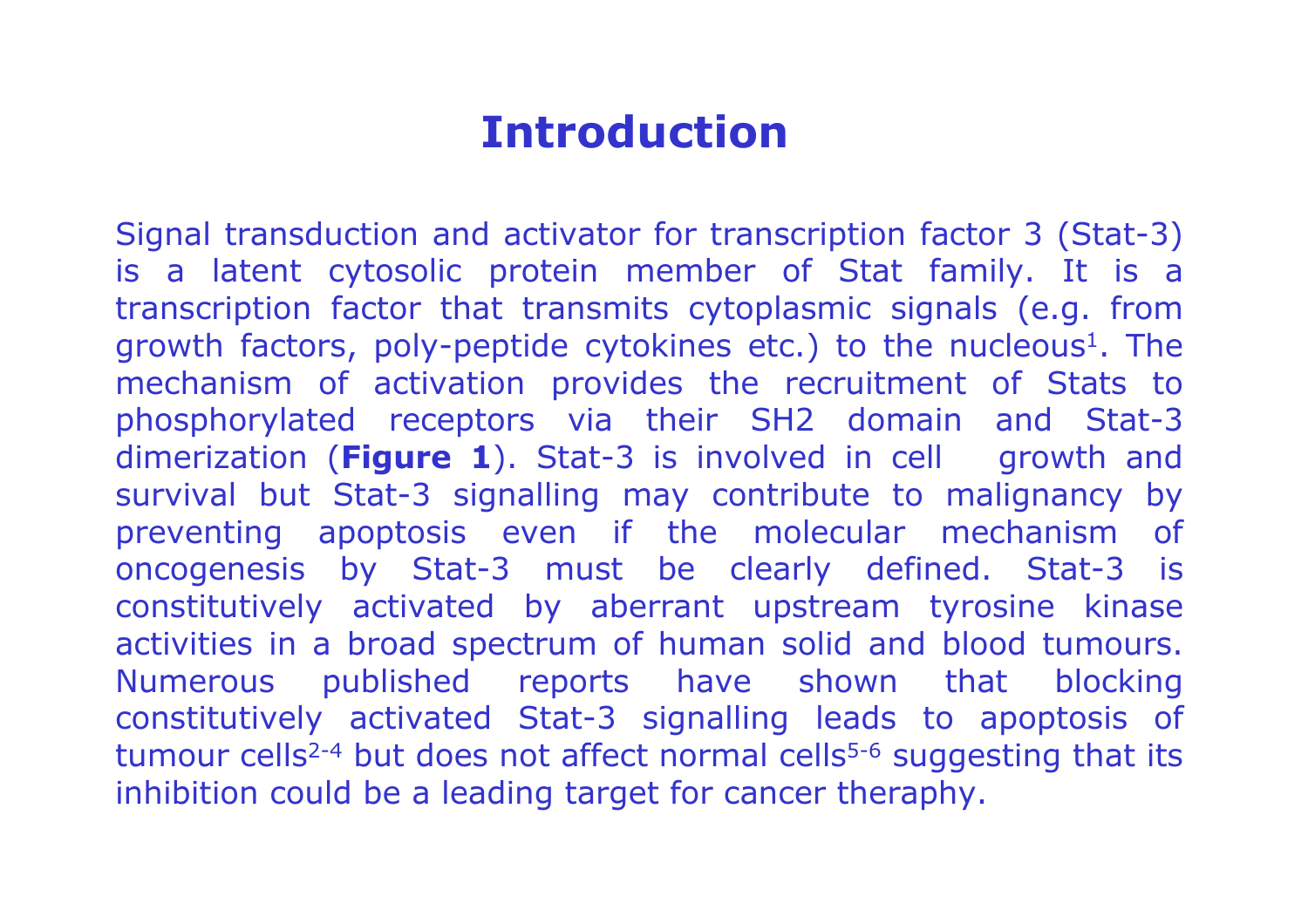#### Figure 1. Stat-3 homodimer-DNA complex



Bromberg J. et all. *Oncogene*, **2000**, *19*, 2468-2473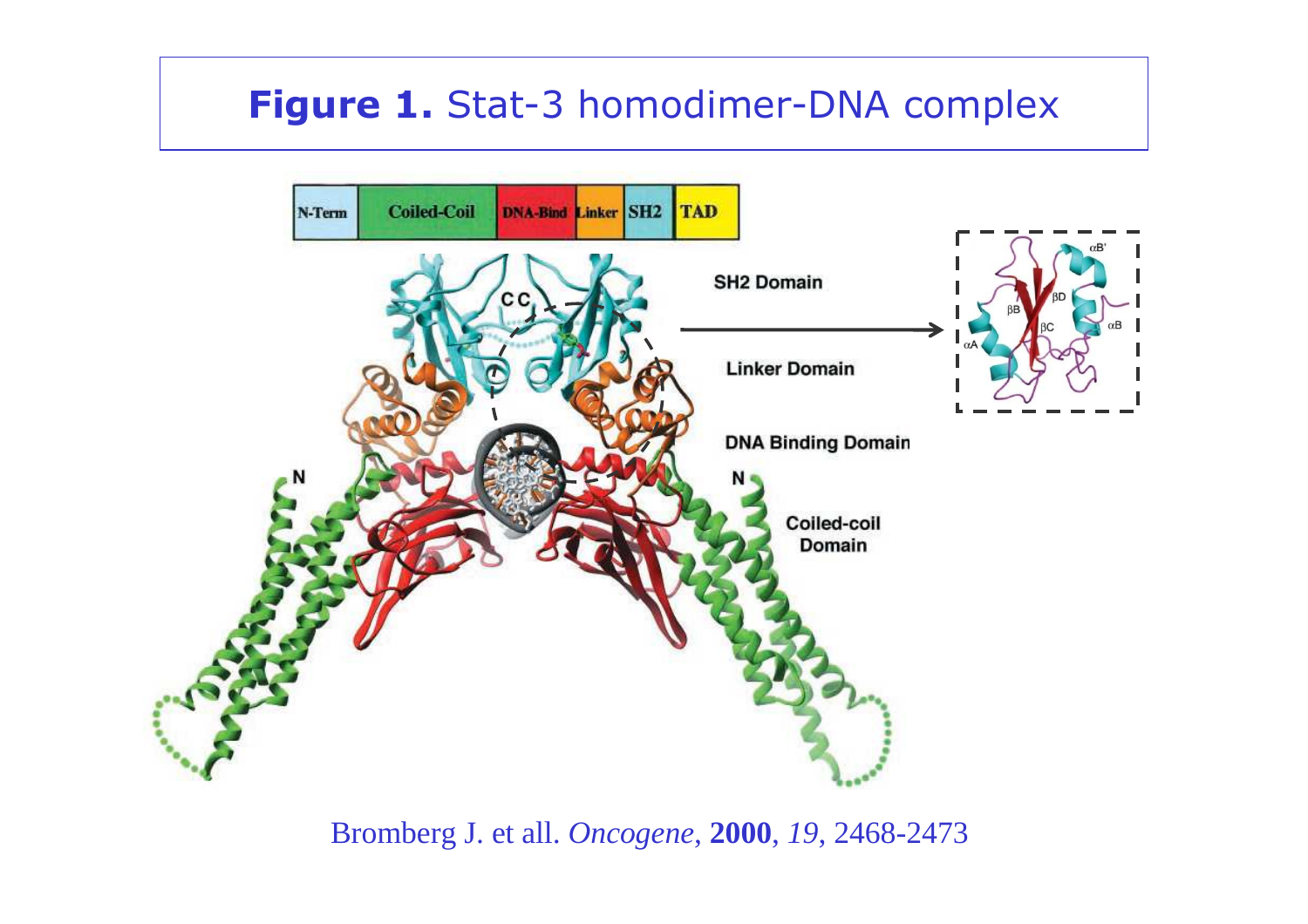## **Objectives**

Our preliminary studies were focused on the discovery of new small molecules as potential Stat-3 inhibitors, with the aim of identifying the essential requirements for the development of novel lead compounds. On this basis we decided to explore the reactivity of a relatively little studied heterocycle, the furazan (1,2,5-oxadiazole) ring and we planned to synthesize a new series of compounds  $(1a-e,$ 2a-c, 3a-c) with the following general formula:



 $R = CH_3$ , CH<sub>2</sub>OH, COOCH<sub>3</sub>, C<sub>6</sub>H<sub>5</sub>

 $X = NHCO, NHSO<sub>2</sub>, NHCOMH$ 

In more detail the 4-substituted derivatives could be branched in three main classes: ureas  $(1a-e)$ , amides  $(2a-c)$  and sulfonamides (3a-c) and were synthesized by the reported procedures (Scheme 1).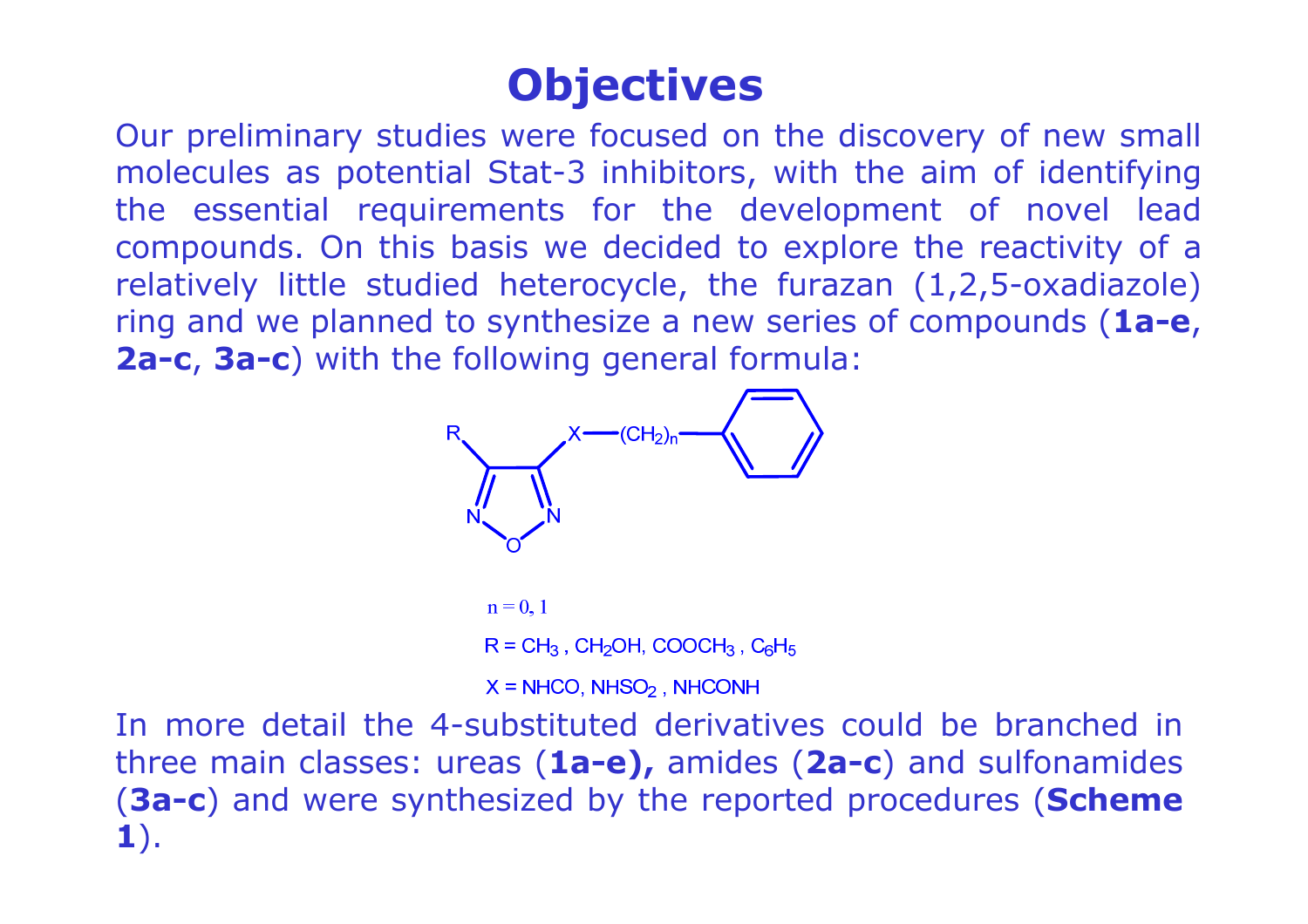### **Chemistry**

Scheme 1. Synthesis of ureas 1a-e, amides 2a-c and sulfonamides 3a-c



**Reagents and conditions:** *a*) Ph(CH<sub>2</sub>)<sub>n</sub>NCO, toluene, MW; *b*) Ph-CH<sub>2</sub>COCl, NaHCO<sub>3</sub>, r.t. or Ph-CH<sub>2</sub>-COCl, pyridine, toluene/diethyl ether, r.t.; *c*) Ph-CH<sub>2</sub>-SO<sub>2</sub>Cl, Py, r.t.; *d*) 1%  $K_2CO_3$  methanol, r.t.

All products were synthesized starting from the suitable key intermediate 4 or 5. Compounds 4a<sup>7</sup>, 4b<sup>8</sup>, 4d<sup>9</sup> were prepared as reported in literature, while 4c was<br>obtained by reduction of 4b with LiAIH. obtained by reduction of **4b** with LiAlH<sub>4</sub>.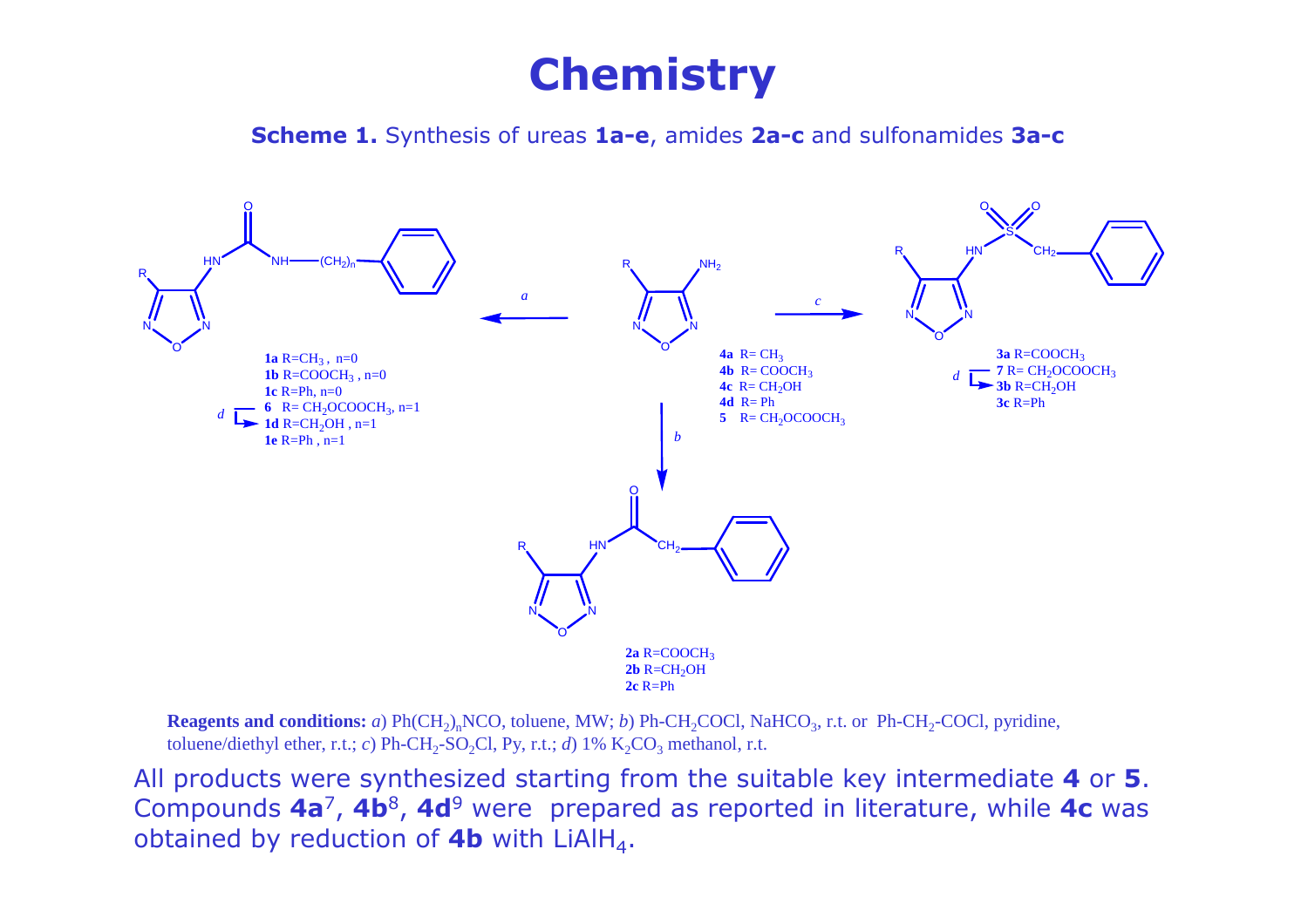### Results of biological tests





| <b>Compd</b>   | n | R                  | X             | % Inhibition<br>$(5 \mu M)$ | <b>Compd</b>    |
|----------------|---|--------------------|---------------|-----------------------------|-----------------|
| 1a             | ۰ | CH <sub>3</sub>    | <b>NHCONH</b> | 10.48                       | 2 <sub>b</sub>  |
| 1 <sub>b</sub> | - | COOCH <sub>3</sub> | <b>NHCONH</b> | $-16.44$                    | 2 <sub>c</sub>  |
| 1 <sub>c</sub> | ۰ | $C_6H_5$           | <b>NHCONH</b> | 25.71                       | 3a              |
| 1 <sub>d</sub> | 1 | CH <sub>2</sub> OH | <b>NHCONH</b> | 17.36                       | 3 <sub>b</sub>  |
| 1e             | 1 | $C_6H_5$           | <b>NHCONH</b> | 29.38                       | 3 <sub>c</sub>  |
| 2a             | 1 | CH <sub>2</sub> OH | <b>NHCO</b>   | 6.51                        | <b>AVS 0288</b> |

| <b>Compd</b>    | n | R                  | X                 | % Inhibition<br>$(5 \mu M)$ |
|-----------------|---|--------------------|-------------------|-----------------------------|
| 2 <sub>b</sub>  | 1 | COOCH <sub>3</sub> | <b>NHCO</b>       | 25.77                       |
| 2 <sub>c</sub>  |   | $C_6H_5$           | <b>NHCO</b>       | 21.94                       |
| 3a              | 1 | CH <sub>2</sub> OH | NHSO <sub>2</sub> | $-0.78$                     |
| 3 <sub>b</sub>  | 1 | COOCH <sub>3</sub> | NHSO <sub>2</sub> | $-5.64$                     |
| 3 <sub>c</sub>  | 1 | $C_6H_5$           | NHSO <sub>2</sub> | 14.15                       |
| <b>AVS 0288</b> |   |                    |                   | 81.79                       |

The inhibitory activity against Stat-3 was evaluated by a modified procedure of dualluciferase assay<sup>10</sup> in human colorectal carcinoma cells (HCT-116), characterized by uncontrolled expression of Stat-3.

The activity was expressed as % of inhibition, after 24 h treatment with the tested compounds and  $AVS$  0288<sup>11</sup>, that was used as reference.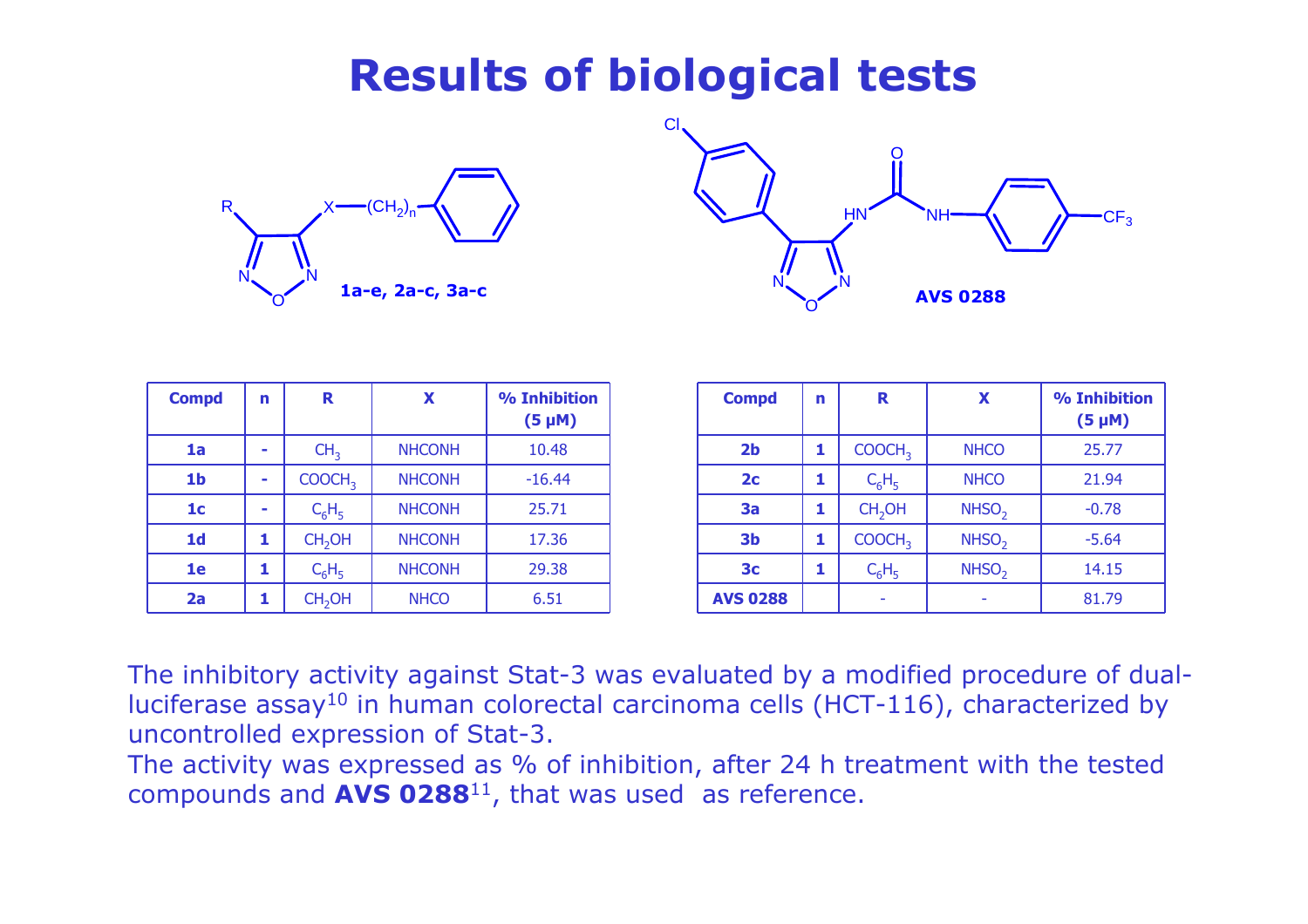## Crystallography

**AVS 0288** and **1d** were solved by direct methods $^{12}$  and conventional Fourier synthesis. $^{13}$ The refinement of the structures was made by full matrix least-squares on F<sup>2</sup>. All non-H-atoms were refined anisotropically and were introduced<br>at calculated positions, in their described at calculated positions, in their described geometries and allowed to ride on the attached carbon atom with fixed isotropic thermal parameters (1.2Ueq of the parent carbon atom).

| <b>Crystal system</b>                | <b>Monoclinic</b>                                | <b>Monoclinic</b>                                |
|--------------------------------------|--------------------------------------------------|--------------------------------------------------|
| <b>Space group</b>                   | $P_2/ a$                                         | $P_2/n$                                          |
| Cell dimensions $(\hat{A})(\degree)$ | $a = 9.065(3)$<br>$b=14.592(3)$<br>$c=12.410(3)$ | $a = 8.135(5)$<br>$b=12.855(5)$<br>$c=11.815(5)$ |
|                                      | $\beta = 99.248(9)$                              | $\beta = 109.13(1)$                              |
| Volume $(\AA^3)$                     | 1620.1(7)                                        | 1104(1)                                          |
| 7                                    | ◢                                                |                                                  |
| Final R indices $[I>2\sigma(I)]$     | $R1 = 0.049,$<br>$wR2 = 0.170$                   | $R1 = 0.074,$<br>$wR2 = 0.195$                   |



The crystal structure of AVS 0288 is characterized by the CI-phenyl moiety almost coplanar to the furazane, which is inclined with respect to the  $CF_3$ -phyenyl group by a dihedral angle of  $13(1)^\circ$ . **1d** has three moieties nearly planar, the furazane (P1), the urea group (P2) and the phenyl ring (P3), oriented at dihedral angles of  $130(1)^\circ$ ,  $62(1)^\circ$  and  $57(1)^\circ$  between P1/P2, P2/P3 and P1/P3 respectively. In **1d** the two amide bonds have a *cis/trans* conformation, differently with respect to the *trans* orientation of AVS 0288. The crystal packing of both molecules present a three-<br>dimentional naturals of intermelecular interaction of tune NHL NLNH O Go-H in and a cataoling dimentional network of intermolecular interaction of type N-H...N, N-H...O,  $C_{\pi}$ -H...n, and  $\pi$ - $\pi$  stacking interaction.

#### Table 1. Summary of the crystal data and refinement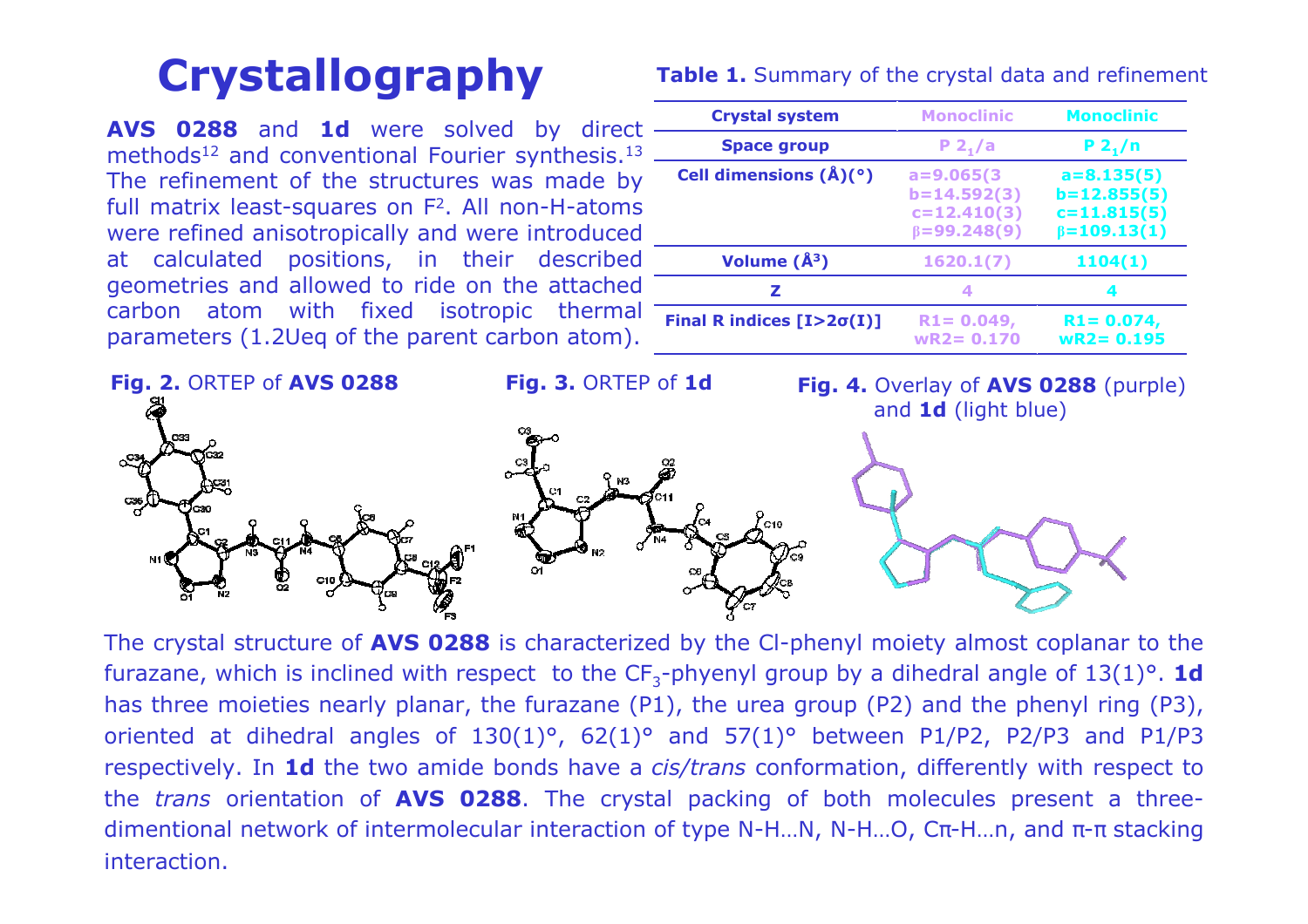#### Molecular modeling

The Stat-3 structure, co-crystallized with a DNA fragment<sup>14</sup>, was downloaded from the Protein Data Bank<sup>15</sup> (PDB-ID 1BG1) and was optimized by NAMD<sup>16</sup> (30.000) steps, conjugate gradients). All considered compounds were built by VEGA ZZ<sup>17</sup><br>and docked to Stat-3 by GriDock<sup>18</sup>, selecting the SH2 domain as target region and docked to Stat-3 by GriDock<sup>18</sup>, selecting the SH2 domain as target region.



Product 1c, most directly related to the reference compound, interacts with Stat-3 by a strong H-bond network (Figure 5). The binding mode can be compared to the complex with **AVS 0288** as shown in **Figure 6**, in which the ligands are placed in the positively charged pocket occupied by the phosphorylated tyrosine 705 when Stat-3 is dimerized.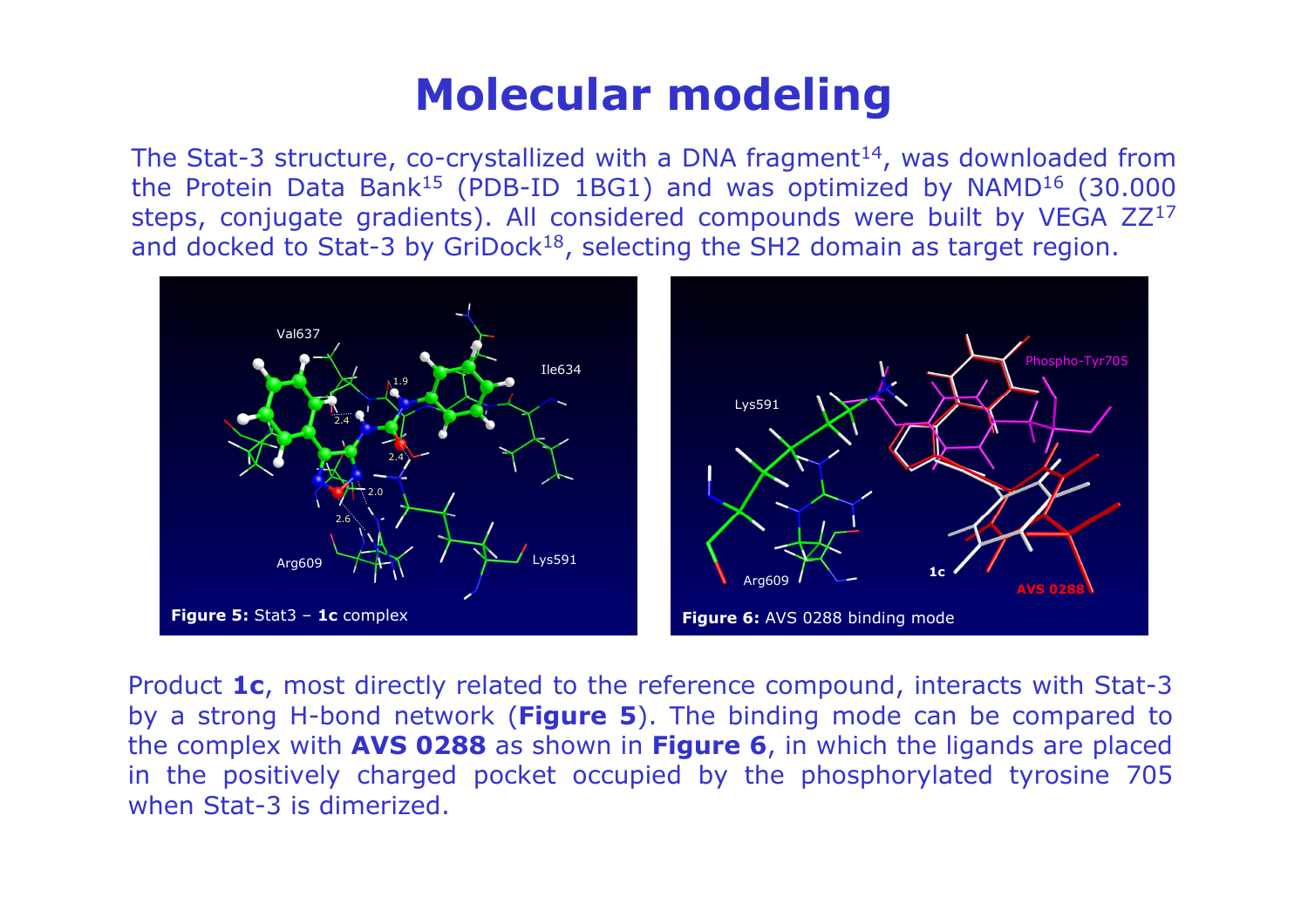#### **Conclusions**

We decided to perform crystallographic and molecular modeling studies with the aim of understanding the biological data obtained. Due to limited space, we presented only several data: we verified and explained that the lack of substituents on the phenyl rings (1c) such as the presence of a polar group linked to the furazan ring  $(1d)$  were not favourable for the activity.

The substitution of a ureidic bond  $(1e)$  by amidic function (2c) kept the % of inhibition unchanged while the sulfonamidic derivatives (3c) lost the interaction with Stat-3. Although the results of our preliminary research were not satisfactory, just a few compounds (1c, 1e, 2b and 2c) showed a slight interaction with Stat-3, they allowed us to obtain several indications useful to develop new derivatives.